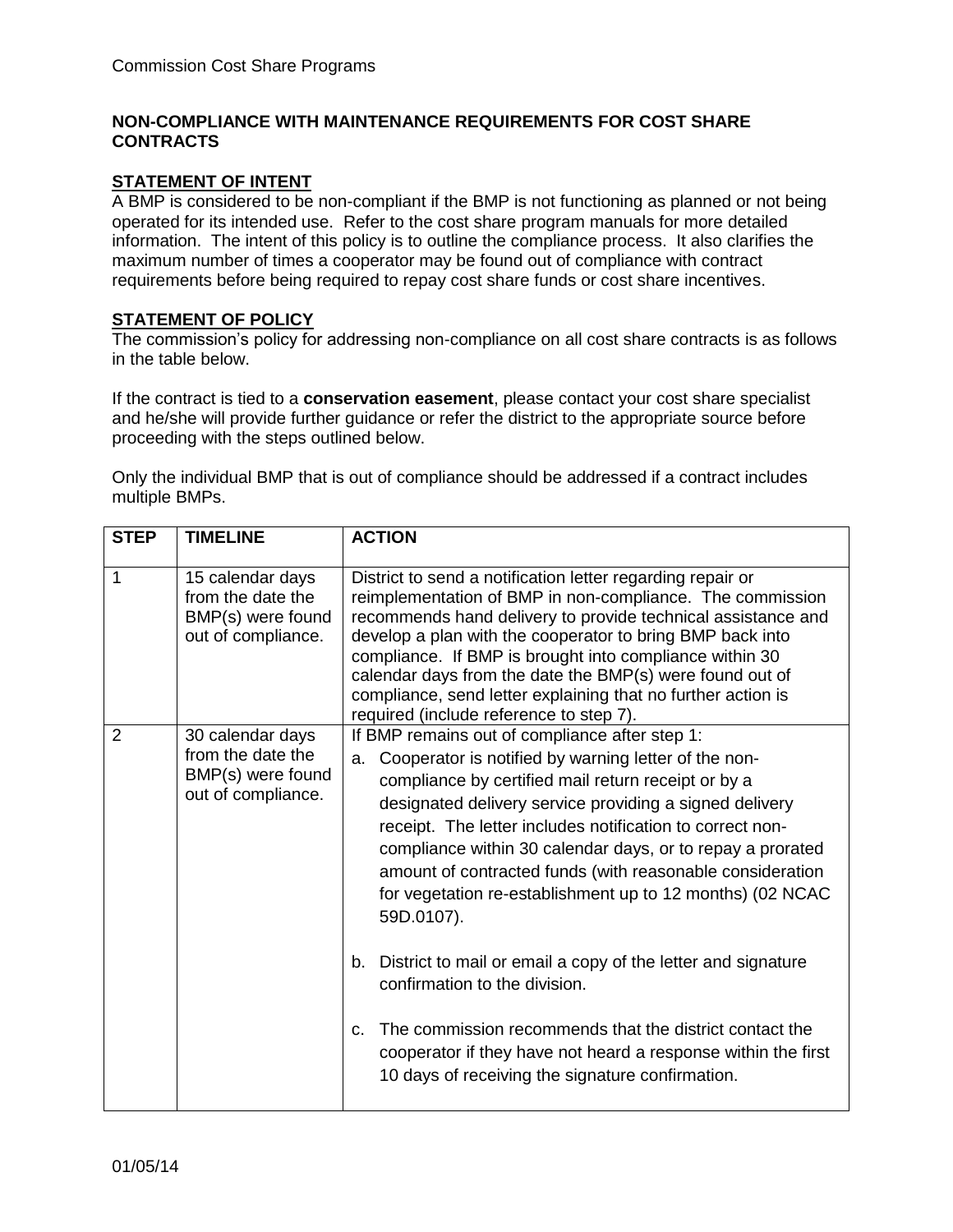|                |                                                        | d. If cooperator refuses to sign and accept this letter, district                                                                                            |
|----------------|--------------------------------------------------------|--------------------------------------------------------------------------------------------------------------------------------------------------------------|
|                |                                                        |                                                                                                                                                              |
|                |                                                        | will resend the letter through first class mail. As long as the                                                                                              |
|                |                                                        | letter is not returned as undeliverable, after 30 days forward                                                                                               |
|                |                                                        | to the division.                                                                                                                                             |
| 3              | 20 calendar days                                       | Cooperator responds to district in writing:                                                                                                                  |
|                | from the date of                                       |                                                                                                                                                              |
|                | certified mail return                                  | Intent to repair or re-implement within 30 days or<br>a.                                                                                                     |
|                | receipt or delivery                                    |                                                                                                                                                              |
|                | receipt through a<br>designated delivery               | Repay funds:<br>b.                                                                                                                                           |
|                | service.                                               | Prorated amount for non-incentive BMPs.                                                                                                                      |
|                |                                                        | 100% for incentive BMPs.<br>$\bullet$                                                                                                                        |
|                |                                                        | Checks are made payable to <b>NCDA&amp;CS</b> , rounded to the<br>$\bullet$<br>nearest dollar and mailed to the division by cooperator or<br>district staff. |
| 4              | If no response from                                    | The district must mail or email copies of all documentation<br>a.                                                                                            |
|                | cooperator after 20                                    | (letters, receipts, notes, pictures, etc.) of the non-compliance                                                                                             |
|                | calendar days from                                     | to their cost share specialist.                                                                                                                              |
|                | the receipt of the                                     |                                                                                                                                                              |
|                | letter or 2 <sup>nd</sup> attempt<br>delivery by first | b.<br>Division staff will turn over documentation to the Attorney                                                                                            |
|                | class mail.                                            | General's office for collection of funds.                                                                                                                    |
| 5              | If a cooperator                                        | No further action is required. The district will send a letter to the                                                                                        |
|                | brings the BMP                                         | cooperator explaining that no further action is required and                                                                                                 |
|                |                                                        |                                                                                                                                                              |
|                | back in compliance                                     | reference step 7.                                                                                                                                            |
|                | or repays the pro-                                     |                                                                                                                                                              |
|                | rated amount                                           |                                                                                                                                                              |
|                | before the end of                                      |                                                                                                                                                              |
|                | the 30 calendar                                        |                                                                                                                                                              |
|                | days.                                                  |                                                                                                                                                              |
| 6              | If funds are not                                       | The Attorney General's office will seek collection of funds                                                                                                  |
|                | repaid within 20                                       | through litigation.                                                                                                                                          |
|                | days of the                                            |                                                                                                                                                              |
|                | demand letter sent                                     |                                                                                                                                                              |
|                | by the Attorney<br>General's office.                   |                                                                                                                                                              |
| $\overline{7}$ | If the cooperator                                      | The district must require cooperator to repay pro-rated funds<br>a.                                                                                          |
|                | restored                                               | within twenty days of receipt of written demand.                                                                                                             |
|                | compliance, but                                        |                                                                                                                                                              |
|                | was found out of                                       | The district will notify the division.<br>b.                                                                                                                 |
|                | compliance a                                           |                                                                                                                                                              |
|                | second time.                                           | If payment is not received the division will send the non-<br>c.<br>compliance issue to the Attorney General's office for                                    |

1. District boards of supervisors are required to follow the process above. Districts that do not follow the noncompliance policy will be required to have at least two district supervisors appear before the commission to explain why they refuse to follow this policy. Failure to appear at the next scheduled commission meeting may affect allocations, contract approvals, payments, and supervisor appointments.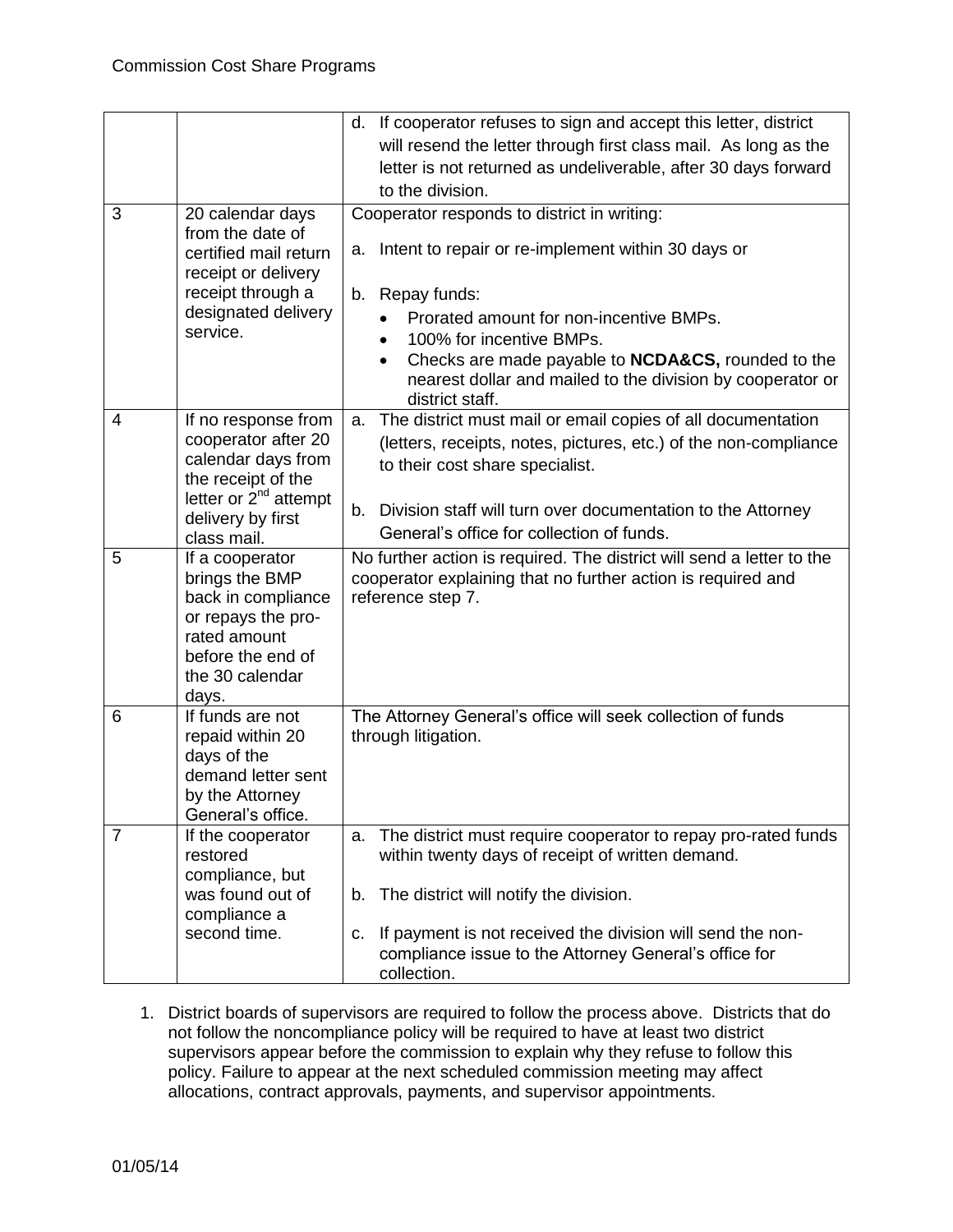- 2. For incentive practices, districts must require the cooperator to repay 100% of funds associated with the noncompliance the first time the cooperator is found out of compliance. If the district determines that compliance cannot be met due to circumstances beyond the applicant's control, the time period of the contract can be extended to meet the water quality objectives of the BMP (02 NCAC 59D .0107).
- 3. If any soil and water conservation district, division and/or Soil and Water Conservation Commission representatives are denied reasonable access to a cooperator's property or if a cooperator revokes permission to access the BMP(s) so the district can perform an inspection of a cost shared BMP(s), the BMP(s) shall be considered out of compliance. Refer to the spot check policy for animal operations with high risk biosecurity concerns.
- 4. If a BMP is maintained for its intended use but is not being used, it is still considered in compliance.
- 5. If a BMP is being used for other than its intended use, it is out of compliance.
- 6. When a cost shared BMP is damaged or destroyed and the cooperator **is at fault**, the cooperator is not eligible to receive cost share funds for the repair/reimplementation of BMP(s) found out of compliance. The BMP must be brought into compliance before cost share funds can be encumbered or requests for payment processed for BMPs on a different site, field or operation.
- 7. When a cost shared BMP is damaged or destroyed and the operator **is not at fault**, a contract may be approved for cost share funds for the repair or reimplementation of the BMP(s). Contracts for repairs must be limited to one calendar year. Repair contracts require approval by the division prior to the start of installation and follow the routine procedures of the Cost Share Programs.
	- a. If the district certifies that the unrepaired BMP poses an immediate threat to public health or the environment, then the district can follow an expedited approval process for the repair contract. District staff must certify that a site visit has been performed which verifies the following:
		- Damage to the BMP
		- An immediate threat exists to public health or the environment
		- The damage has occurred through no fault of the cooperator

The district should notify the division in writing. Refer to the repair policy for more information.

b. Any request to cancel a repair contract must include a written justification. The district must provide an explanation to the division for all repair contracts which expire without installation. If an cooperator chooses not to repair the BMP within the one year time stipulated by the contract, then he/she is in noncompliance and subject to reimbursing the State regardless of the fact that the need for repair/reimplementation was not the fault of the operator.<sup>1</sup> Refer to the repair policy for more information.

l

 $1$  This policy is supported by the N.C. Department of Justice, Office of the Attorney General opinion of July 1991.